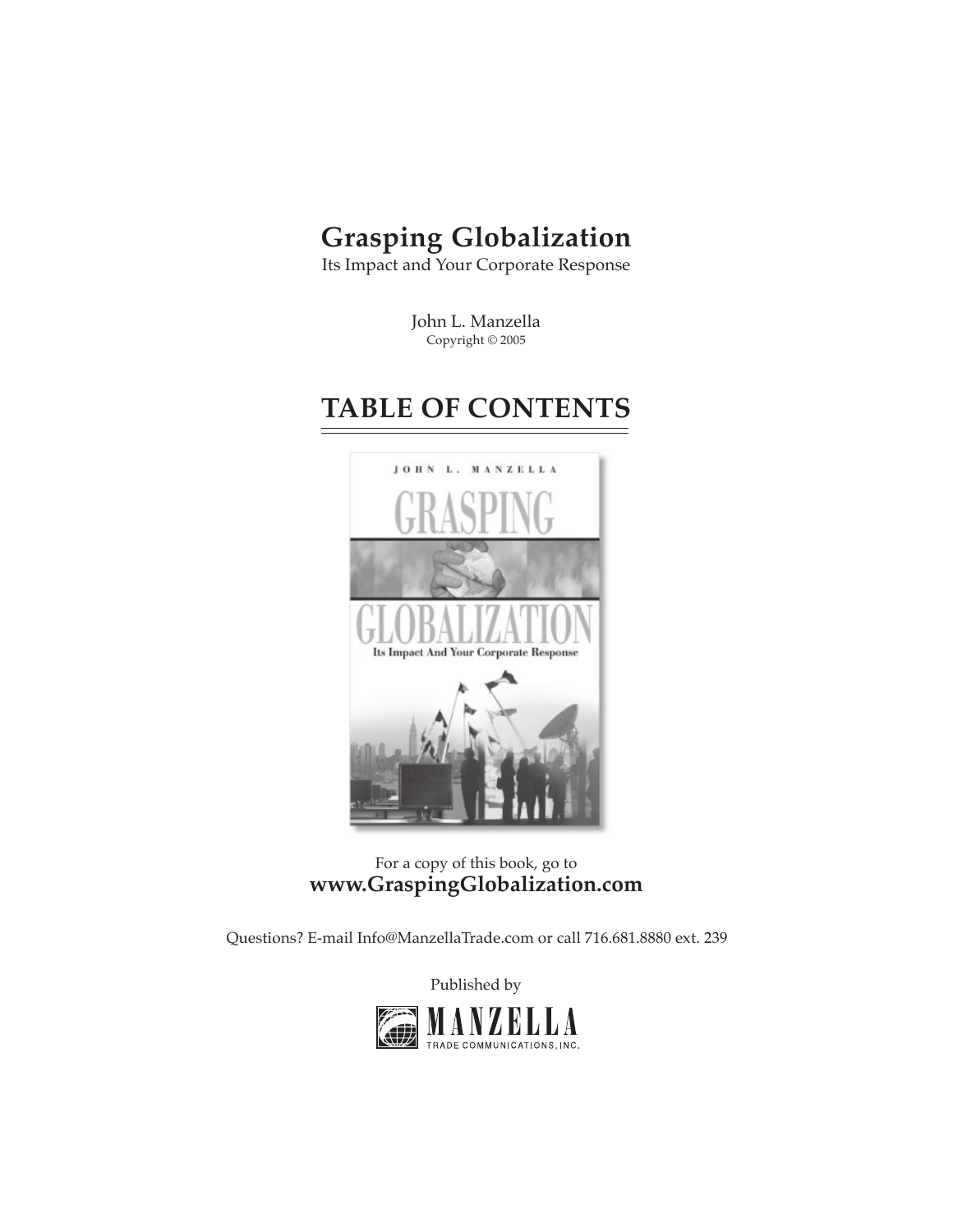## *Contents*

| Introduction                                                                                                                             | 1            |
|------------------------------------------------------------------------------------------------------------------------------------------|--------------|
| The Convergence of Powerful Forces Is Creating<br>Fear and Insecurity                                                                    | $\mathbf{1}$ |
|                                                                                                                                          |              |
| Part I: Understanding Today's Global Realities                                                                                           | 7            |
| The Perception of Outsourcing Is Inaccurate                                                                                              | 8            |
| The Chinese Challenge Is Creating Fear                                                                                                   | 14           |
| Shifting Demographics Are Influencing Where<br>Tomorrow's Facilities Will Be Built                                                       | 23           |
| European Union Expansion Will Impact U.S.<br><b>Investment Decisions</b>                                                                 | 27           |
| The Backlash                                                                                                                             | 29           |
|                                                                                                                                          |              |
| Part II: Tips and Strategies for<br><b>Communicating Responses</b>                                                                       | 33           |
| Working with the Media                                                                                                                   | 36           |
| Communicating with Employees and Investors                                                                                               | 41           |
| <b>Educating Policymakers via Grassroots Coalitions</b>                                                                                  | 45           |
| Communicating in Foreign Markets                                                                                                         | 50           |
|                                                                                                                                          |              |
| Part III: Frequently Asked Questions and<br><b>Talking Points</b>                                                                        | 55           |
| <b>Developing Countries</b><br>Do U.S. manufacturers who establish facilities abroad<br>typically seek cheap labor, provide poor working |              |
| conditions and welcome lax environmental laws?                                                                                           | 57           |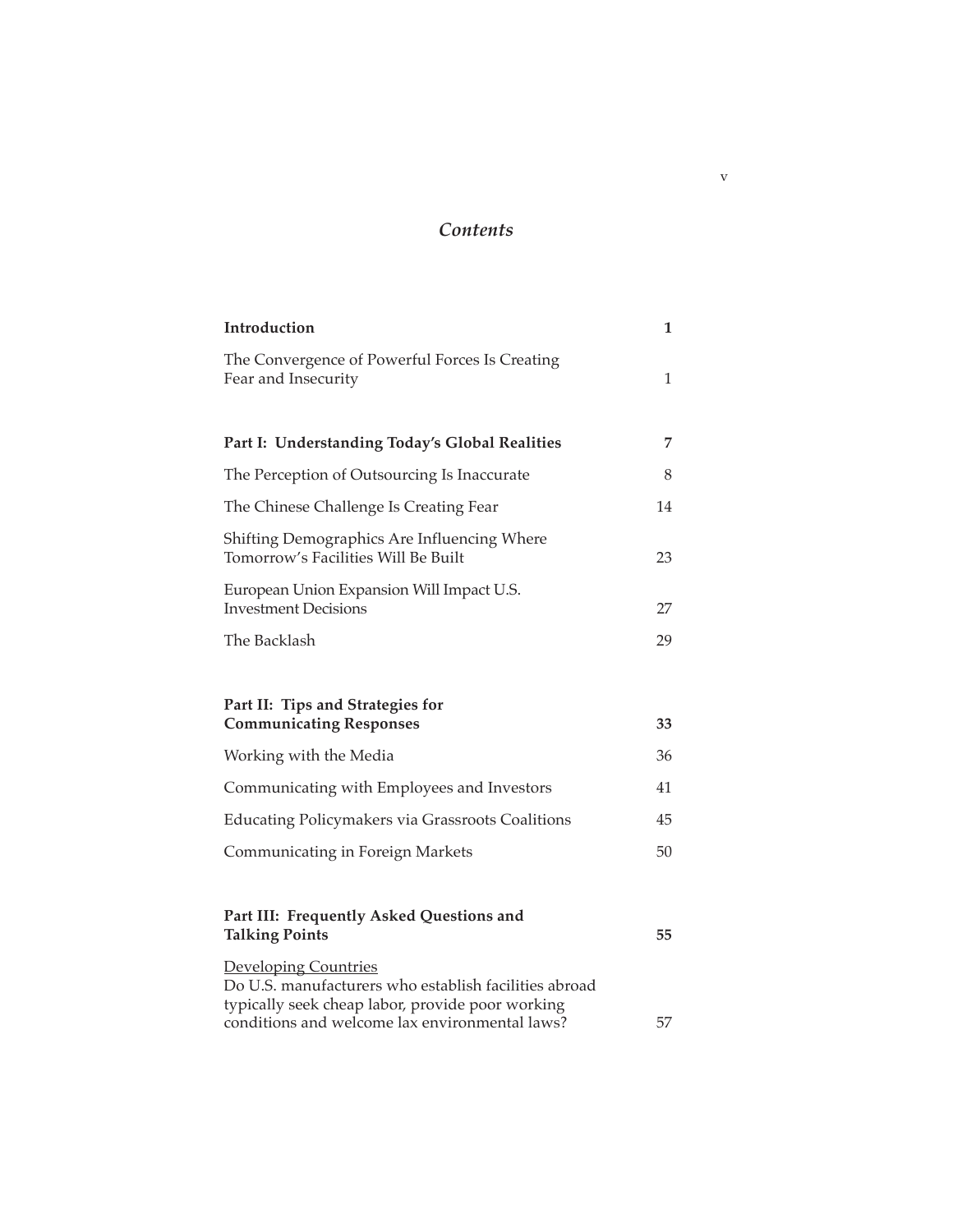| Have trade and globalization harmed developing<br>countries or the poor?                                                                        | 60 |
|-------------------------------------------------------------------------------------------------------------------------------------------------|----|
| Is there a relationship between globalization<br>and terrorism?                                                                                 | 63 |
|                                                                                                                                                 |    |
| Manufacturing and Jobs<br>How is globalization impacting U.S. manufacturing?                                                                    | 65 |
| What change does globalization create in the workforce?                                                                                         | 67 |
| Why are manufacturing jobs declining?                                                                                                           | 69 |
| Is the U.S. economy able to produce new jobs to<br>compensate for those lost in manufacturing?                                                  | 70 |
|                                                                                                                                                 |    |
| Services<br>What impact do service exports have on the<br>economy and jobs?                                                                     | 71 |
| Do service jobs pay poorly?                                                                                                                     | 73 |
|                                                                                                                                                 |    |
| Imports<br>Do imports put U.S. jobs at risk?                                                                                                    | 74 |
| What is the impact of imports on consumers?                                                                                                     | 76 |
| Do imports hurt U.S. manufacturers?                                                                                                             | 77 |
|                                                                                                                                                 |    |
| <b>Trade and Investment</b><br>How important is international trade to the<br>U.S. economy?                                                     | 78 |
|                                                                                                                                                 |    |
| Are workers in trade-related jobs paid less than<br>the average wage?                                                                           | 80 |
| How do U.S. companies that invest abroad or are<br>recipients for foreign direct investment compare<br>with firms not internationally involved? | 81 |
|                                                                                                                                                 |    |

vi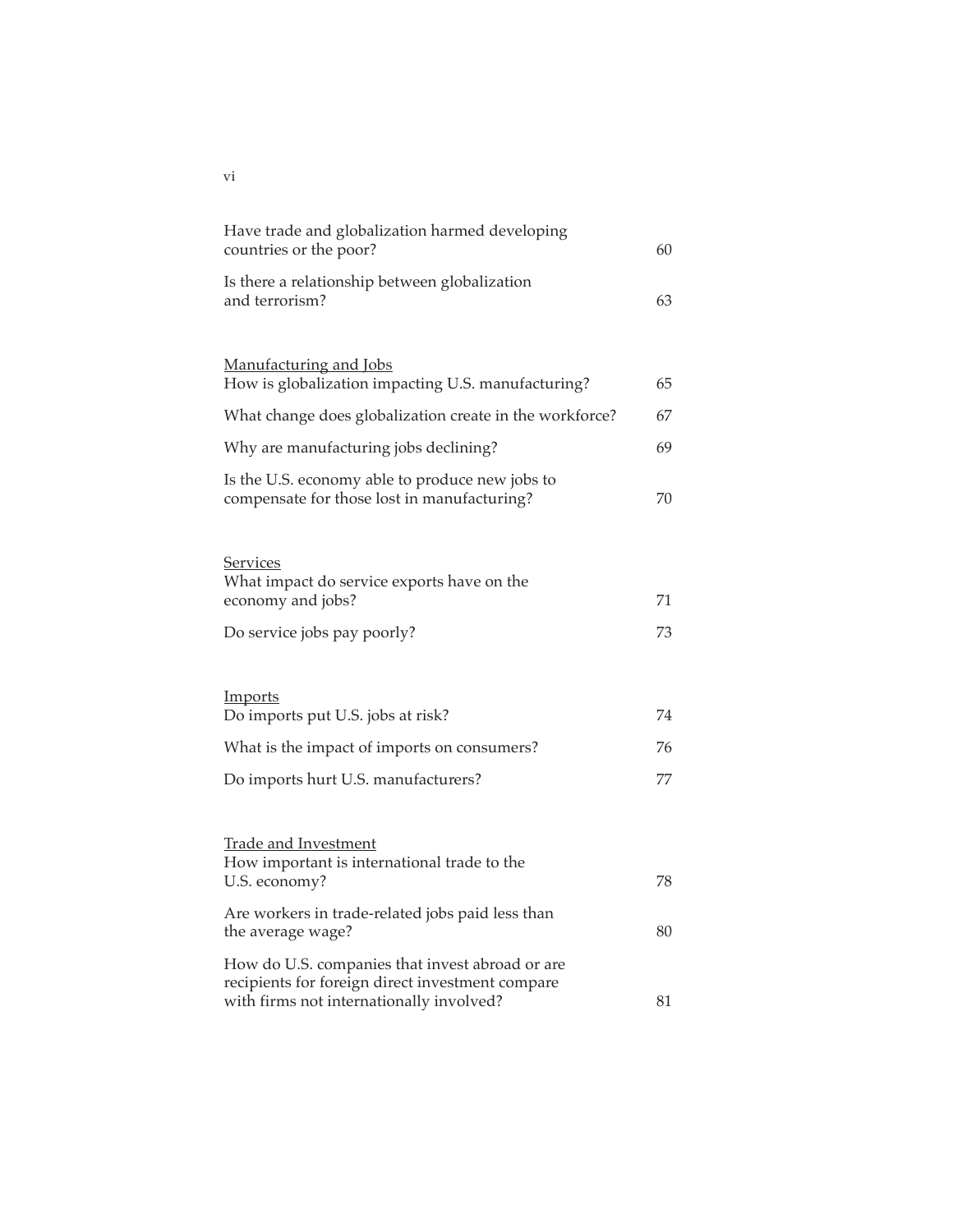| <b>Production Sharing and Sourcing</b><br>Do U.S. production sharing operations abroad                                               |     |
|--------------------------------------------------------------------------------------------------------------------------------------|-----|
| destroy U.S. jobs?                                                                                                                   | 82  |
| Do other countries engage in production sharing?                                                                                     | 84  |
| How has worldwide sourcing changed?                                                                                                  | 85  |
|                                                                                                                                      |     |
| Protectionism<br>What are the costs of protectionism?                                                                                | 87  |
| Does protectionism effectively save jobs in failing<br>industries over the long term?                                                | 89  |
| What is the protectionist worst case scenario?                                                                                       | 92  |
| How do tariffs and non-tariff barriers operate?                                                                                      | 94  |
| How do global trade disputes, which often arise<br>out of an attempt to protect an industry, affect U.S.<br>companies and workers?   | 96  |
|                                                                                                                                      |     |
| Free Trade<br>What are the theoretical benefits of free trade?                                                                       | 98  |
| Do small businesses benefit from free trade?                                                                                         | 100 |
| How is free trade different from a custom union<br>or a common market?                                                               | 101 |
| How did trade liberalization policies give birth to<br>the European Union?                                                           | 102 |
|                                                                                                                                      |     |
| <b>International Organizations</b><br>How have the World Trade Organization and its<br>predecessor, the General Agreement on Tariffs |     |
| and Trade, impacted trade?                                                                                                           | 103 |
| How did the Multifiber Arrangement emerge and<br>what is its impact on textile and apparel?                                          | 105 |